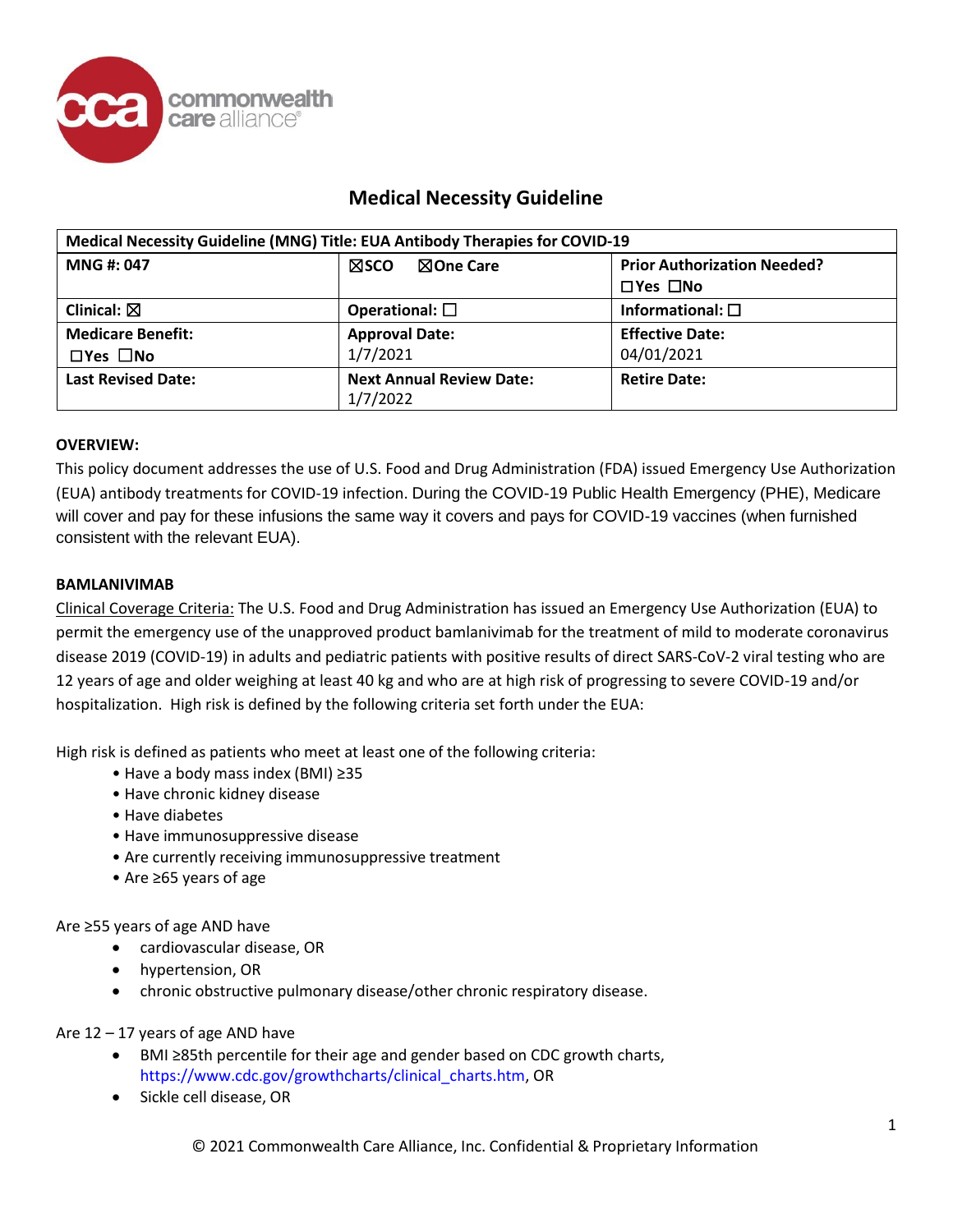

- Congenital or acquired heart disease, OR
- Neurodevelopmental disorders, for example, cerebral palsy, OR
- A medical-related technological dependence, for example, tracheostomy, gastrostomy, or positive pressure ventilation (not related to COVID-19), OR
- Asthma, reactive airway or other chronic respiratory disease that requires
- daily medication for control.

## LIMITATIONS/EXCLUSIONS:

Bamlanivimab is not authorized by the FDA for use in patients:

- Who are hospitalized due to COVID-19, OR
- Who require oxygen therapy due to COVID-19, OR
- Who require an increase in baseline oxygen flow rate due to COVID-19 in those on chronic oxygen therapy due to underlying non-COVID-19 related comorbidity

## **CASIRIVIMAB AND IMDEVIMAB**

Clinical Coverage Criteria: The U.S. Food and Drug Administration (FDA) has issued an Emergency Use Authorization (EUA) to permit the emergency use of the unapproved products casirivimab and imdevimab to be administered together for the treatment of mild to moderate coronavirus disease 2019 (COVID-19) in adults and pediatric patients (12 years of age and older weighing at least 40 kg) with positive results of direct SARS-CoV-2 viral testing, and who are at high risk for progressing to severe COVID-19 and/or hospitalization.

High risk is defined as patients who meet at least one of the following criteria:

- Have a body mass index (BMI) ≥35
- Have chronic kidney disease
- Have diabetes
- Have immunosuppressive disease
- Are currently receiving immunosuppressive treatment
- Are ≥65 years of age
- Are ≥55 years of age AND have
	- o cardiovascular disease, OR
	- o hypertension, OR
	- o chronic obstructive pulmonary disease/other chronic respiratory disease.
- Are 12 17 years of age AND have
	- o BMI ≥85th percentile for their age and gender based on CDC growth charts,
	- https:/[/www.cdc.gov/growthcharts/clinical\\_charts.htm,](http://www.cdc.gov/growthcharts/clinical_charts.htm) OR
	- o sickle cell disease, OR
	- o congenital or acquired heart disease, OR
	- o neurodevelopmental disorders, for example, cerebral palsy, OR
	- o a medical-related technological dependence, for example, tracheostomy, gastrostomy, or positive pressure ventilation (not related to COVID-19), OR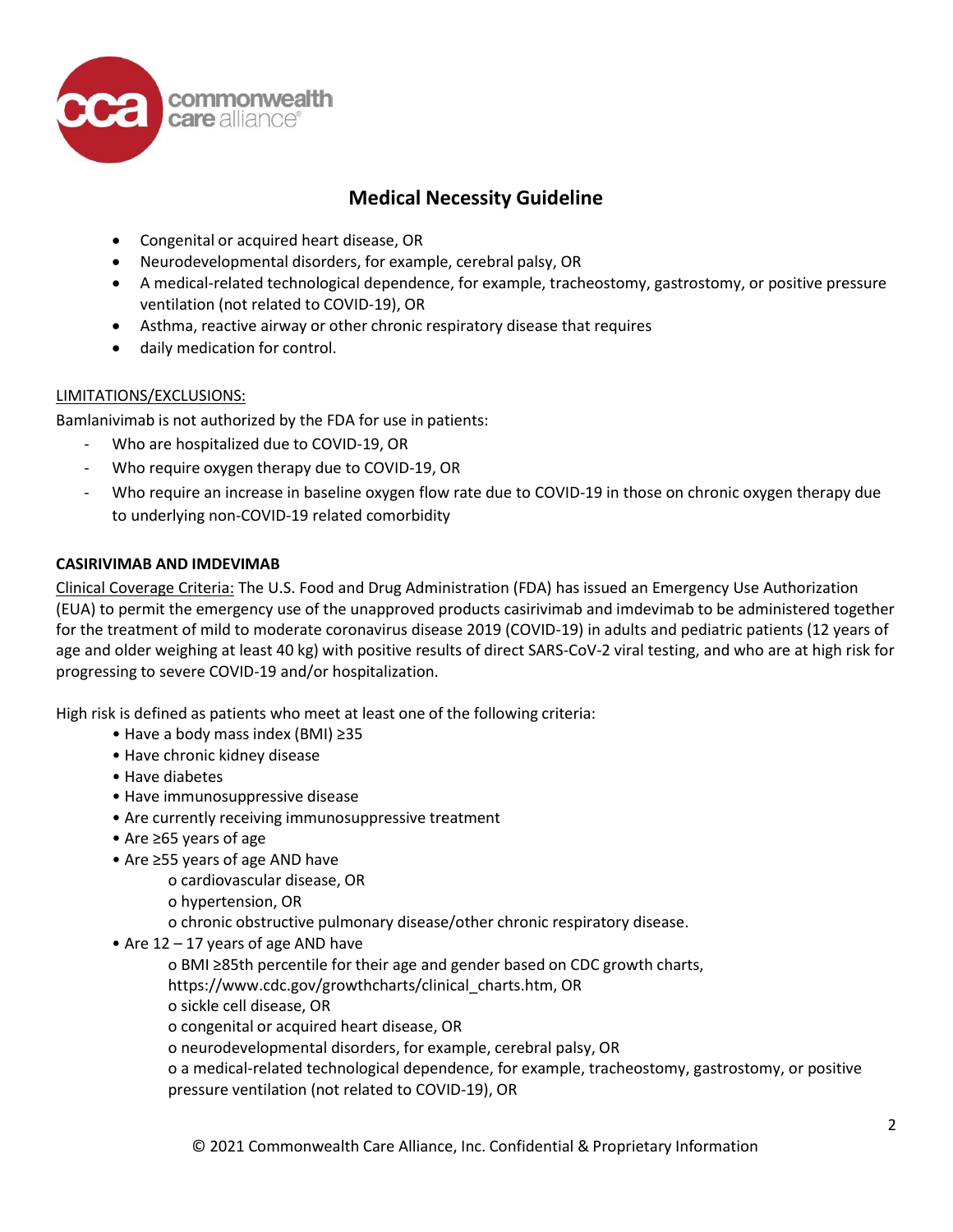

o asthma, reactive airway or other chronic respiratory disease that requires daily medication for control.

# LIMITATIONS/EXCLUSIONS:

Casirivimab and imdevimab are not authorized for use in patients: o who are hospitalized due to COVID-19, OR

- Who require oxygen therapy due to COVID-19, OR
- Who require an increase in baseline oxygen flow rate due to COVID-19 in those on chronic oxygen therapy due to underlying non-COVID-19 related comorbidity.

# **AUTHORIZATIONs:**

The following list(s) of procedure and/or diagnosis codes is provided for reference purposes only and may not be all inclusive. Listing of a code in this policy does not signify whether the service described by the code is a covered or noncovered health service. Benefit coverage for health services is determined by the member specific benefit plan apply. This Medical Necessity Guideline is subject to all applicable laws and regulations, Plan Policies and Guidelines, including requirements for prior authorization and other requirements in Provider's agreement with the Plan (including complying with Plan's Provider Manual specifications). document and applicable laws that may require coverage for a specific service. The inclusion of a code does not imply any right to reimbursement or guarantee claim payment. Other Policies and Coverage Determination Guidelines may

Q0239:

Long descriptor: Injection, bamlanivimab-xxxx, 700 mg Short descriptor: bamlanivimab-xxxx

M0239:

Long Descriptor: intravenous infusion, bamlanivimab-xxxx, includes infusion and post administration monitoring Short Descriptor: bamlanivimab-xxxx infusion

Q0243:

Long descriptor: Injection, casirivimab and imdevimab, 2400 mg Short descriptor: casirivimab and imdevimab

M0243:

Long Descriptor: intravenous infusion, casirivimab and imdevimab includes infusion and post administration monitoring Short Descriptor: casirivi and imdevi infusion

# **REGULATORY NOTES:**

Bamlanivimab and casirivimab/imdevimab are authorized only for the duration of the declaration that circumstances exist justifying the authorization of the emergency use of bamlanivimab and casirivimab/imdevimab under section 564(b)(1) of the Act, 21 U.S.C. § 360bbb-3(b)(1), unless the authorization is terminated or revoked sooner.